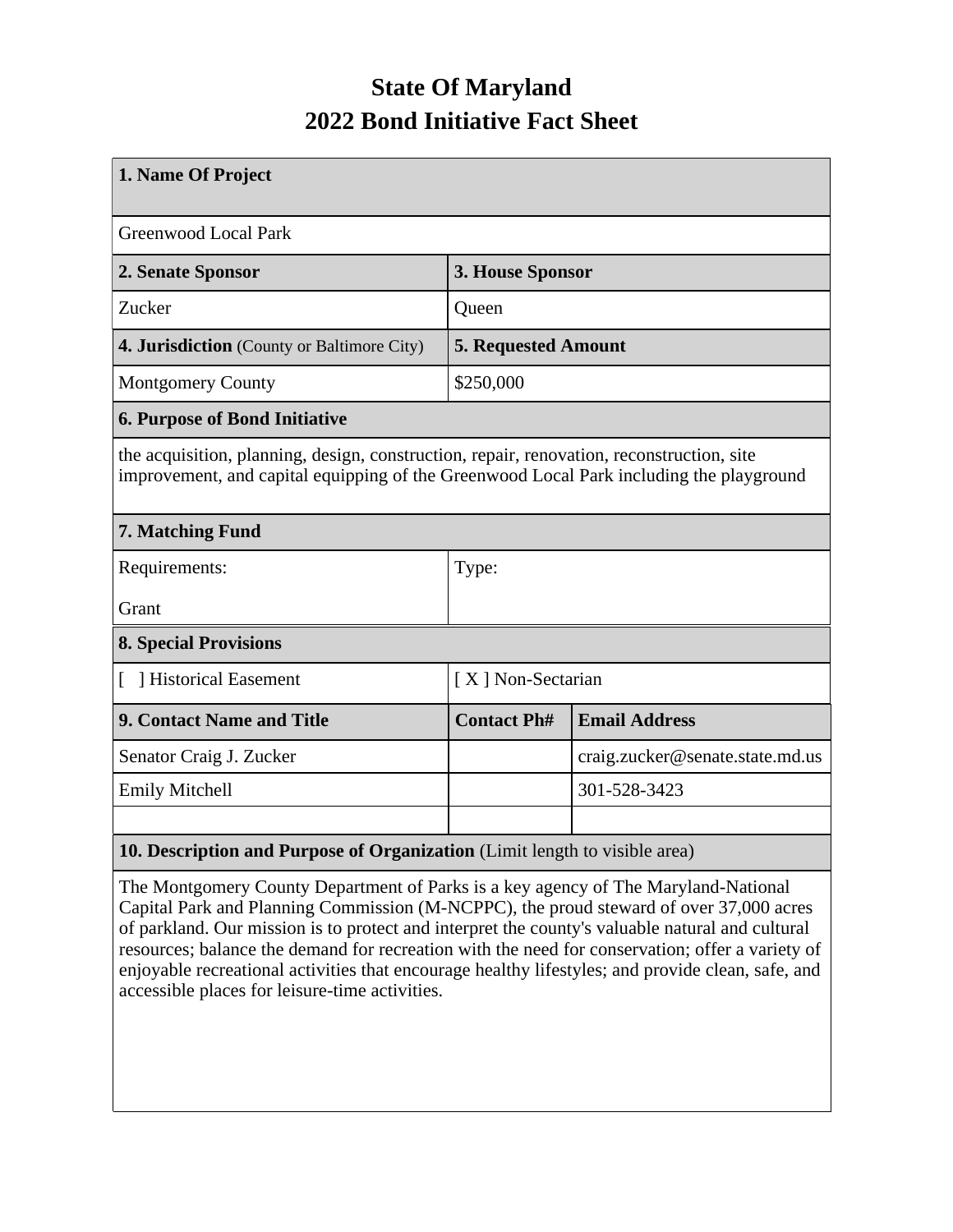## **11. Description and Purpose of Project** (Limit length to visible area)

The purpose of the project is to replace the aging playground equipment at Greenwood Local Park. This project will include the installation of new playground equipment, as well as accessible pathways and amenities to comply with current Americans with Disabilities Act Guidelines. If funding allows, renovations to other park features may be included, such as the courts, gazebo, parking lot and pathways throughout the park.

*Round all amounts to the nearest \$1,000. The totals in Items 12 (Estimated Capital Costs) and 13 (Proposed Funding Sources) must match. The proposed funding sources must not include the value of real property unless an equivalent value is shown under Estimated Capital Costs.*

| <b>12. Estimated Capital Costs</b>                                     |           |  |  |  |
|------------------------------------------------------------------------|-----------|--|--|--|
| <b>Acquisition</b>                                                     |           |  |  |  |
| <b>Design</b>                                                          | \$50,000  |  |  |  |
| <b>Construction</b>                                                    | \$700,000 |  |  |  |
| <b>Equipment</b>                                                       |           |  |  |  |
| <b>Total</b>                                                           | \$750,000 |  |  |  |
| 13. Proposed Funding Sources - (List all funding sources and amounts.) |           |  |  |  |
| Greenwood Local Park State Aid                                         | \$250,000 |  |  |  |
| CIP Program: PLAR Local Park Minor Renovation                          | \$500,000 |  |  |  |
|                                                                        |           |  |  |  |
|                                                                        |           |  |  |  |
|                                                                        |           |  |  |  |
|                                                                        |           |  |  |  |
|                                                                        |           |  |  |  |
|                                                                        |           |  |  |  |
|                                                                        |           |  |  |  |
|                                                                        |           |  |  |  |
|                                                                        |           |  |  |  |
| <b>Total</b>                                                           | \$750,000 |  |  |  |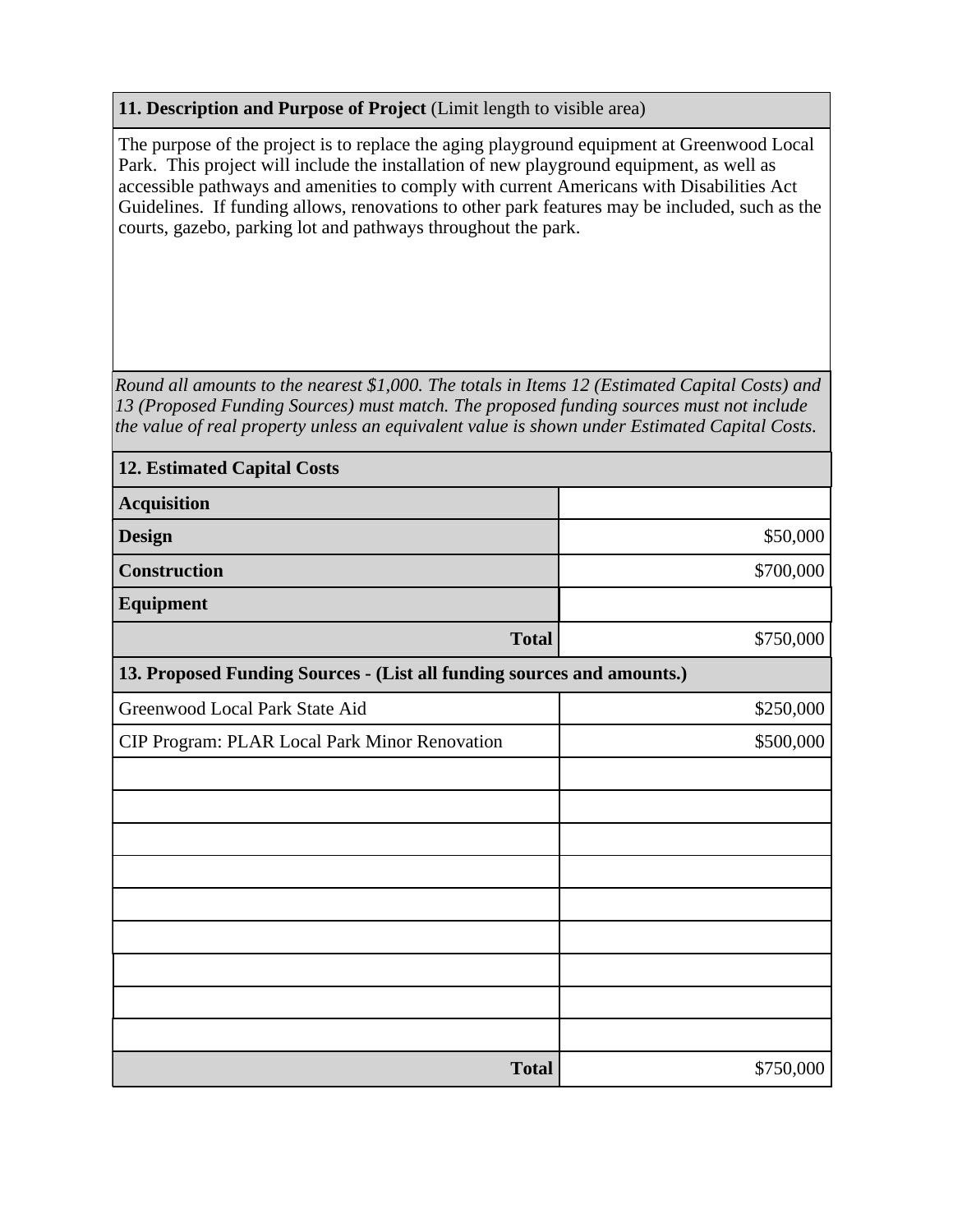| 14. Project Schedule (Enter a date or one of the following in each box. N/A, TBD or Complete)                                                                       |              |                        |                                                                              |                                                                                  |                   |                                              |         |                                                                                              |  |
|---------------------------------------------------------------------------------------------------------------------------------------------------------------------|--------------|------------------------|------------------------------------------------------------------------------|----------------------------------------------------------------------------------|-------------------|----------------------------------------------|---------|----------------------------------------------------------------------------------------------|--|
| <b>Begin Design</b>                                                                                                                                                 |              | <b>Complete Design</b> |                                                                              |                                                                                  |                   | <b>Begin Construction</b>                    |         | <b>Complete Construction</b>                                                                 |  |
| December 2022                                                                                                                                                       |              |                        | December 2023                                                                |                                                                                  |                   | March 2024<br>December 2024                  |         |                                                                                              |  |
| <b>15. Total Private Funds</b><br>and Pledges Raised                                                                                                                |              |                        |                                                                              | 16. Current Number of<br><b>People Served Annually at</b><br><b>Project Site</b> |                   |                                              |         | 17. Number of People to be<br><b>Served Annually After the</b><br><b>Project is Complete</b> |  |
| 0.00                                                                                                                                                                |              |                        |                                                                              | 16,800                                                                           |                   |                                              | 16,800  |                                                                                              |  |
| 18. Other State Capital Grants to Recipients in the Past 15 Years                                                                                                   |              |                        |                                                                              |                                                                                  |                   |                                              |         |                                                                                              |  |
| <b>Legislative Session</b>                                                                                                                                          |              |                        | <b>Amount</b>                                                                |                                                                                  | <b>Purpose</b>    |                                              |         |                                                                                              |  |
| 2021                                                                                                                                                                |              |                        |                                                                              | \$225,000                                                                        |                   | <b>Damascus Recreational Park</b>            |         |                                                                                              |  |
| 2020                                                                                                                                                                |              |                        |                                                                              | \$100,000                                                                        |                   | <b>Fairland Recreational Park</b>            |         |                                                                                              |  |
|                                                                                                                                                                     |              |                        |                                                                              |                                                                                  |                   |                                              |         |                                                                                              |  |
|                                                                                                                                                                     |              |                        |                                                                              |                                                                                  |                   |                                              |         |                                                                                              |  |
| 19. Legal Name and Address of Grantee                                                                                                                               |              |                        |                                                                              |                                                                                  |                   | <b>Project Address (If Different)</b>        |         |                                                                                              |  |
| The Maryland-National Capital Park and<br><b>Planning Commission</b><br>Montgomery County Department of Parks<br>2425 Reedie Drive, 11th Floor<br>Wheaton MD 20002  |              |                        | <b>Greenwood Local Park</b><br>18700 Georgia Avenue<br>Brookeville, MD 20833 |                                                                                  |                   |                                              |         |                                                                                              |  |
| 14 - Montgomery County<br>20. Legislative District in<br><b>Which Project is Located</b>                                                                            |              |                        |                                                                              |                                                                                  |                   |                                              |         |                                                                                              |  |
| 21. Legal Status of Grantee (Please Check One)                                                                                                                      |              |                        |                                                                              |                                                                                  |                   |                                              |         |                                                                                              |  |
| <b>Local Govt.</b>                                                                                                                                                  |              |                        | <b>For Profit</b>                                                            |                                                                                  | <b>Non Profit</b> |                                              | Federal |                                                                                              |  |
| [X]                                                                                                                                                                 |              |                        | $\lceil \; \rceil$                                                           |                                                                                  | $\lceil \ \rceil$ | $\lceil \; \rceil$                           |         |                                                                                              |  |
| 22. Grantee Legal Representative                                                                                                                                    |              |                        | 23. If Match Includes Real Property:                                         |                                                                                  |                   |                                              |         |                                                                                              |  |
| Name:                                                                                                                                                               |              | <b>Adrian Gardner</b>  |                                                                              |                                                                                  |                   | <b>Has An Appraisal</b><br><b>Been Done?</b> |         | Yes/No                                                                                       |  |
| <b>Phone:</b>                                                                                                                                                       | 301-495-2460 |                        |                                                                              |                                                                                  |                   |                                              |         | N <sub>o</sub>                                                                               |  |
| <b>Address:</b>                                                                                                                                                     |              |                        | If Yes, List Appraisal Dates and Value                                       |                                                                                  |                   |                                              |         |                                                                                              |  |
| The Maryland-National Capital Park and<br><b>Planning Commission</b><br>Montgomery County Department of Parks<br>2425 Reedie Drive, 11th Floor<br>Wheaton, MD 20902 |              |                        |                                                                              |                                                                                  |                   |                                              |         |                                                                                              |  |
| Attn: Bond Bill Administrator, Park<br><b>Development Division</b>                                                                                                  |              |                        |                                                                              |                                                                                  |                   |                                              |         |                                                                                              |  |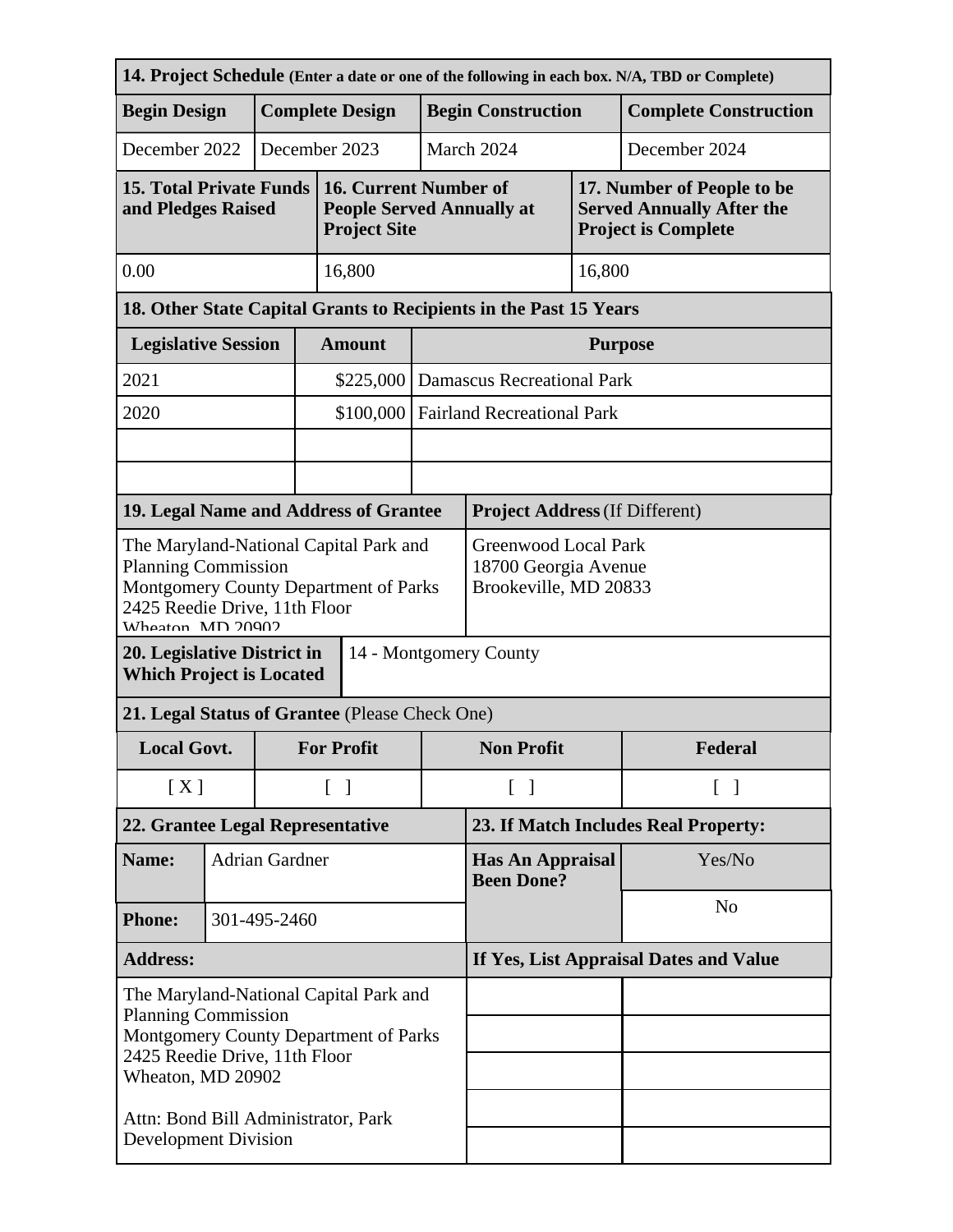| 24. Impact of Project on Staffing and Operating Cost at Project Site                         |                                                                                      |                          |                                           |                                             |  |  |  |
|----------------------------------------------------------------------------------------------|--------------------------------------------------------------------------------------|--------------------------|-------------------------------------------|---------------------------------------------|--|--|--|
| Current # of<br><b>Employees</b>                                                             | Projected # of<br><b>Employees</b>                                                   |                          | <b>Current Operating</b><br><b>Budget</b> | <b>Projected Operating</b><br><b>Budget</b> |  |  |  |
| 5                                                                                            | 5                                                                                    |                          | 1600.00                                   | 1920.00                                     |  |  |  |
| 25. Ownership of Property (Info Requested by Treasurer's Office for bond purposes)           |                                                                                      |                          |                                           |                                             |  |  |  |
| A. Will the grantee own or lease (pick one) the property to be improved?<br>Own              |                                                                                      |                          |                                           |                                             |  |  |  |
| B. If owned, does the grantee plan to sell within 15 years?<br>N <sub>o</sub>                |                                                                                      |                          |                                           |                                             |  |  |  |
| C. Does the grantee intend to lease any portion of the property to others?<br>N <sub>o</sub> |                                                                                      |                          |                                           |                                             |  |  |  |
|                                                                                              | D. If property is owned by grantee any space is to be leased, provide the following: |                          |                                           |                                             |  |  |  |
|                                                                                              | <b>Lessee</b>                                                                        | <b>Terms</b> of<br>Lease | Cost<br><b>Covered</b><br>by Lease        | <b>Square</b><br>Footage<br><b>Leased</b>   |  |  |  |
|                                                                                              | N/A                                                                                  |                          |                                           |                                             |  |  |  |
|                                                                                              |                                                                                      |                          |                                           |                                             |  |  |  |
|                                                                                              |                                                                                      |                          |                                           |                                             |  |  |  |
|                                                                                              |                                                                                      |                          |                                           |                                             |  |  |  |
|                                                                                              |                                                                                      |                          |                                           |                                             |  |  |  |
|                                                                                              |                                                                                      |                          |                                           |                                             |  |  |  |
|                                                                                              | E. If property is leased by grantee - Provide the following:                         |                          |                                           |                                             |  |  |  |
| <b>Name of Leaser</b>                                                                        |                                                                                      |                          | Length of<br>Lease                        | <b>Options to Renew</b>                     |  |  |  |
|                                                                                              | N/A                                                                                  |                          |                                           |                                             |  |  |  |
|                                                                                              |                                                                                      |                          |                                           |                                             |  |  |  |
|                                                                                              |                                                                                      |                          |                                           |                                             |  |  |  |
|                                                                                              |                                                                                      |                          |                                           |                                             |  |  |  |
|                                                                                              |                                                                                      |                          |                                           |                                             |  |  |  |
|                                                                                              |                                                                                      |                          |                                           |                                             |  |  |  |
| <b>26. Building Square Footage:</b>                                                          |                                                                                      |                          |                                           |                                             |  |  |  |
| <b>Current Space GSF</b>                                                                     |                                                                                      | N/A                      |                                           |                                             |  |  |  |
| <b>Space to be Renovated GSF</b>                                                             |                                                                                      | N/A                      |                                           |                                             |  |  |  |
| <b>New GSF</b>                                                                               |                                                                                      |                          | N/A                                       |                                             |  |  |  |